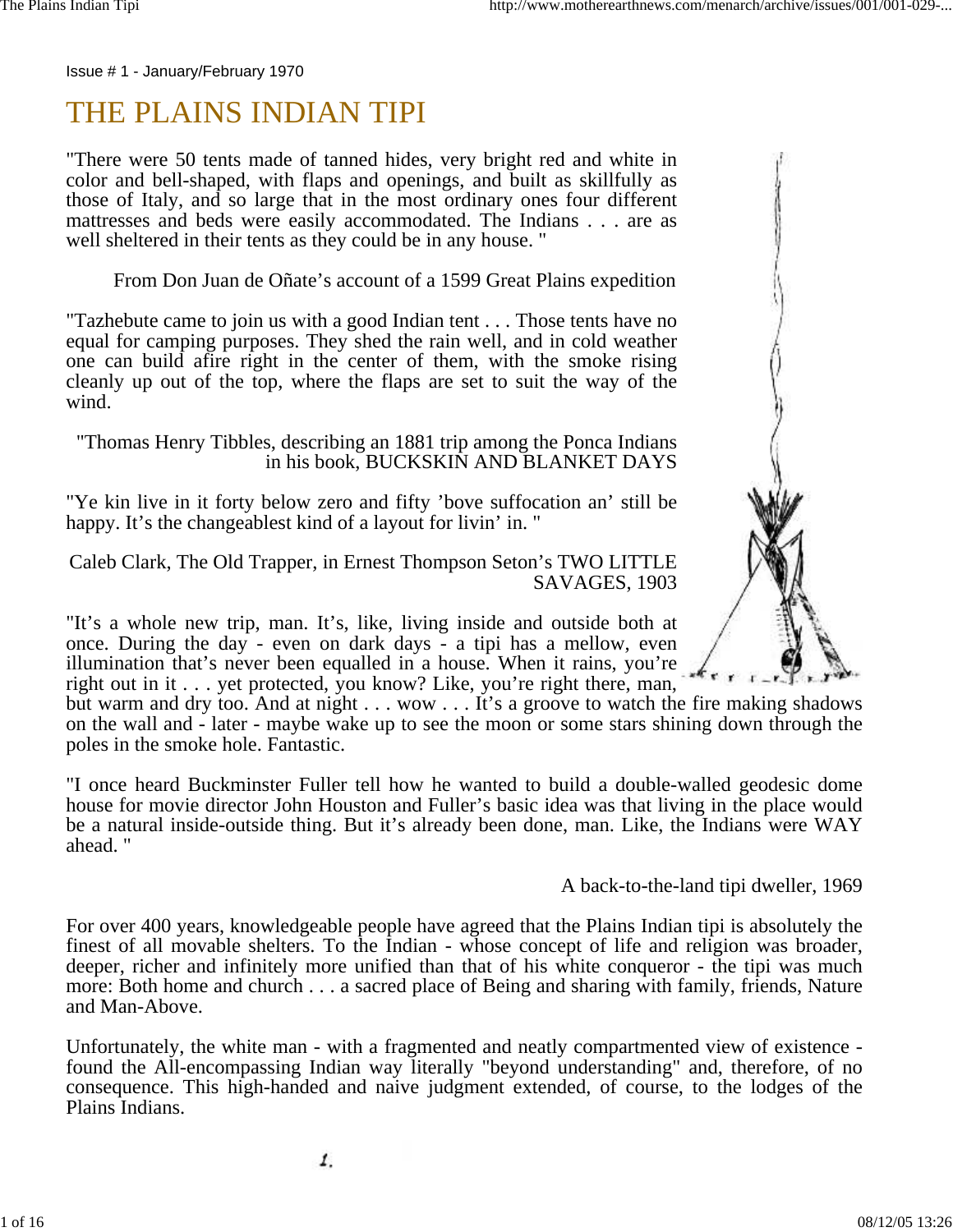

when compared to a solid, substantial frame building. The fact that we could not only nove our a tipi was bright, open, airy, warm, dry and easily transported over villages, and we often did. In this rather pathetically rooted to one spot was completely beside the we moved to be near a good supply In the "either-or" white mind, the tipi was flimsy and primitive (and, therefore, a part of) all outdoors while the frame structure was - and largely remains - closed in, dark, poorly ventilated and point to this schizoid way of thinking.

"We could not only move our respect we were better off than the white man is. We moved to suit the seasons, in summer or in winter; of wood and water, or for fresh pasture for our ponies."

Luckily, our "civilized" appraisal of the Indian way is now going

THE ARAPAHO WAY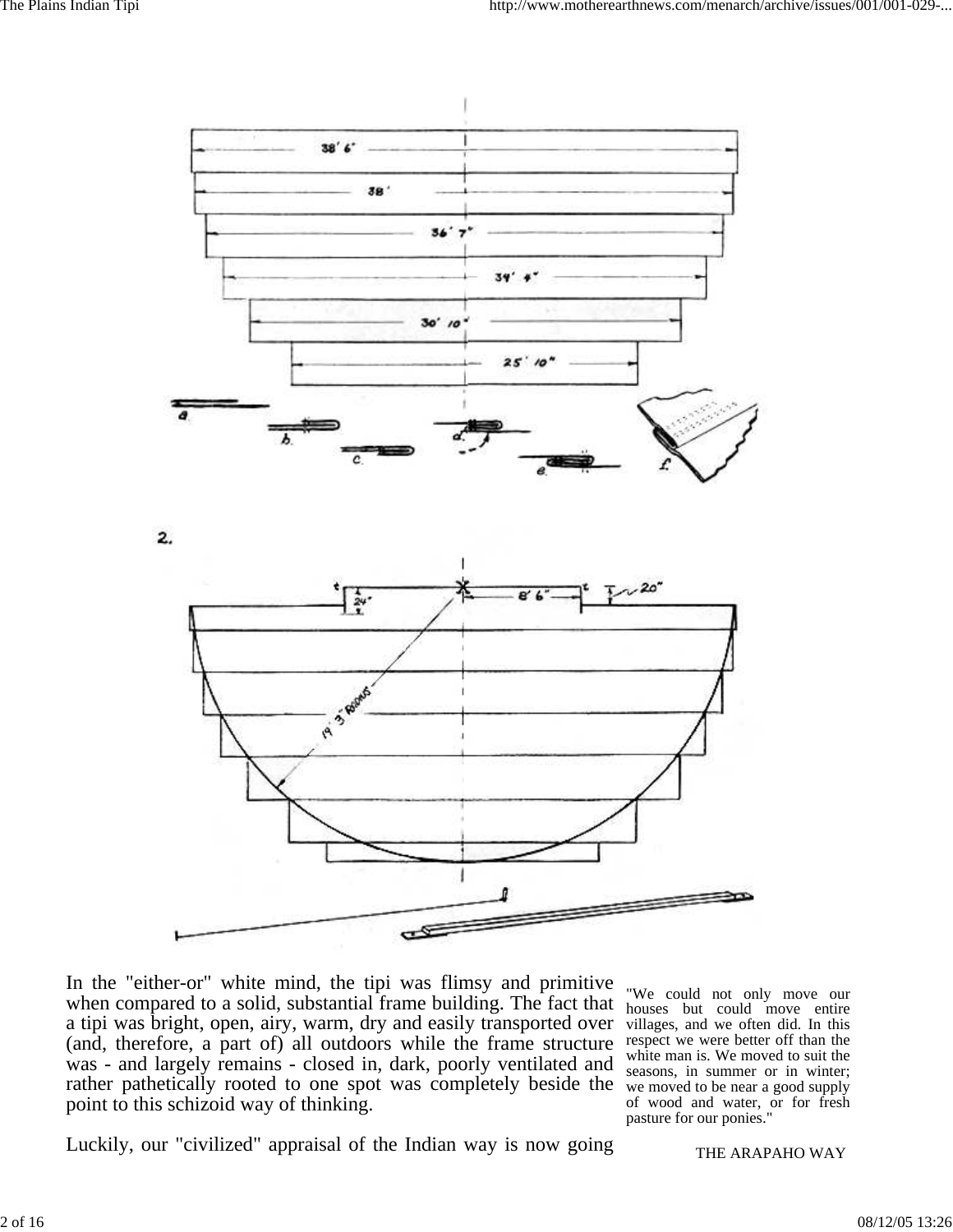As one result of this trend, the tipi - so much a part of Plains Indian "The Sioux and Cheyennes used a through some changes and that more reverent life style is increasingly understood and embraced by the new Gentle People. life - is enjoying a sudden popularity.

semi-permanent or even permanent living, here's how to make it which could be easily noted below The tipi is not the final answer for everyone, of course (even the Plains Indians built other structures), but it remains - time, money and labor vs. comfort, utility and versatility - probably the world's most efficient shelter. If you've ever wanted one for camping, happen:

## TIPI DESIGN

poles and the other has four. Our plans are for the three pole design "The poles, necessary for the Sioux tipi pattern presented by Reginald and Gladys Laubin in Kaskalas, but are purchased from There are two basic Plains Indian tipis: One uses three foundation which is simpler, stronger and - in general - superior to the four pole model. The dimensions given here are largely taken from the their University Of Oklahoma Press book, THE INDIAN TIPI.

Just to get it straight right in front, the Laubin book is the authoritive work on the Indian tipi and contains a wealth of information on the construction, tradition and lore of the tipi that you won't find here or anywhere else. We're going to give you detailed instructions on making, pitching and living in a tipi . . .but if you really want to learn about this shelter, you've got to read THE INDIAN TIPI.

## THE POLES

Indian tipis varied from slightly less than 10 feet in diameter, for remains as soft and pliable as hunting expeditions, to permanent lodges with a diameter of more than 30 feet. The larger structures naturally required more and longer poles than the smaller ones. We've compromised on a tent

#### Althea Bass

three-pole tripod foundation, with one pole being placed so as to support the right side of the door, thus projecting slightly lower than the others at the rear. The other poles were then piled around this foundation. The Crows used a four-pole foundation, the apex of the apex of the remainder of the poles."

#### THE FRONTIER YEARS Brown and Felton

construction of these movable dwellings, are not to be found in any part of the country of the the Indians of Missouri, or others<br>inhabiting countries more countries more plentifully supplied with timber. We are Informed by Bijeau, that five of these poles are, among the Bad-hearts, equal in value to a horse."

> Major Stephen H. Long 1819-1820 Expedition

"The tanning is so fine that although it should rain bucketfuls, it will not pass through nor stiffen the hide, but rather upon drying it before."

Don Juan de Oñate

diameter of approximately 18'6" (roomy but easily transported by car) and - for this size - you'll need 17 poles about 25 feet long.

The fifteen poles used in the frame should be three or four inches thick at the butt and two inches through where they cross and tie. The two smoke flap poles need be no thicker than two inches at the butt. The best poles always come from a young, crowded stand where each tree has grown tall and slim reaching for the sun.

Red and white cedar make exceptionally light, strong supports which were prized by some tribes. Lodge-pale pine (guess how it got its name) and western yellow pine are both heavier but still make good tipi supports. If none of these are available; use the best timber you can find for the job or buy some fast quality 2X4's, rip them lengthwise on a taper and round the corners with a draw knife or joiner.

If you do find some suitable timber, cut the trees early in the spring (remember, when selecting, to allow for removal of bark and shrinkage) and trim off all knots and branches "up the tree" with an axe or chainsaw.

Lay each pole across two sawhorses (small blocks nailed to the horses 4" apart will keep the poles from tuning) and - starting at the butt - straddle the pole and peel it with a sharp draw knife.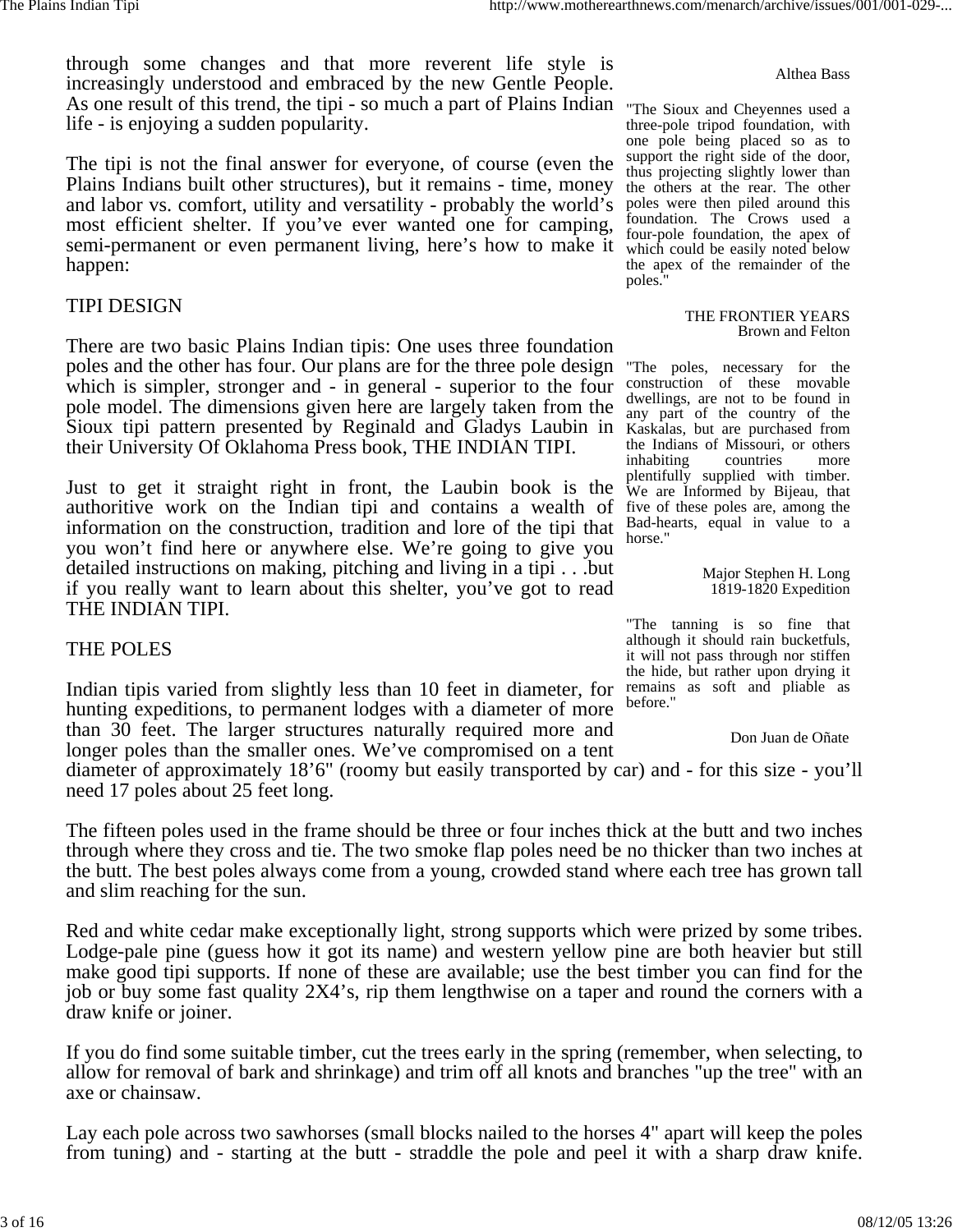Season the peeled poles by laying them flat across pieces of scrap lumber spaced two feet apart on a patch of open ground. Let the pores air and sun cure for three to four weeks. Turn them regularly so they'll season out straight and true.

The Laubins recommend a good application of pentachloraphenol, log oil or floor hardener to preserve and protect the finished poles. If you're on the non-chemical trip, you may prefer to let the wood age naturally . . . or compromise on a couple coats of linseed oil rubbed in.

THE COVER

A properly tanned hide tipi cover was a beautiful creamy white and you're going to want a white, pearl grey, yellow or other bright canvas for your cover. The colored canvas - blue, green, brown and olive drab - so dear to the hearts of most tent makers is not at all traditional and will make your finished tipi dark and dreary inside. The coated "modem" fabrics also shut out too much light and the Laubins have found that muslin exposed directly to the sun has a short life. So a light colored, light weight canvas it is.

If you can obtain an 8 or 10 oz. duck canvas in 72" width, you'll save some work and your tipi will have fewer seams. It's hard to find canvas that wide, however, so we're basing our design on a fabric of 36" width.

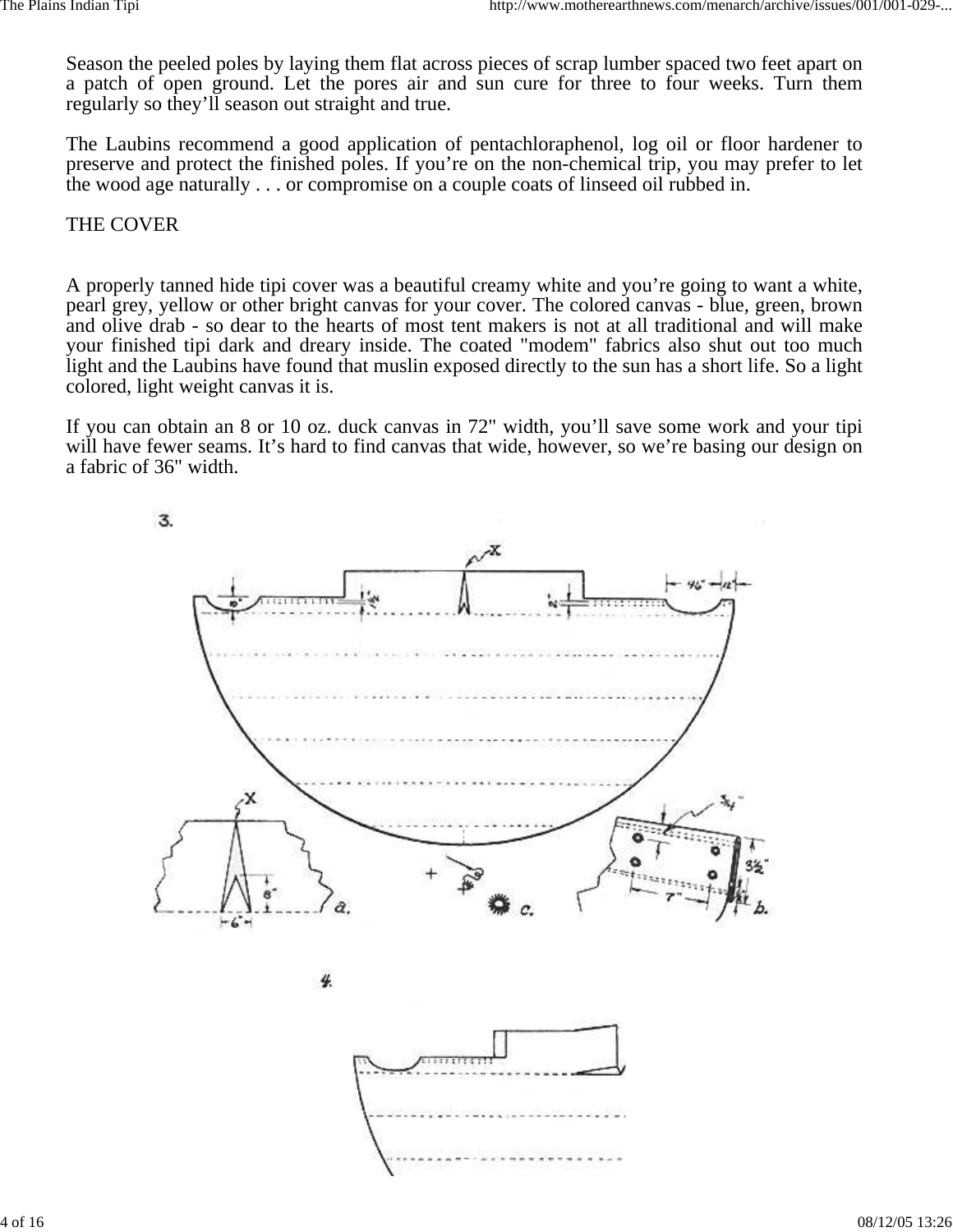

had really gotten into it . . . so use the old purchasing. agent's rule skins together. No, first thar was a Shop around. I priced waterproofed 8 oz. duck from \$1.10 to \$1.75 and 10 oz. at \$1.25 to \$2.00 a running yard in Cleveland while writing this article. I believe I could have found lower prices if I of thumb: Always get at least three quotes before making any major purchase.

[1] Cut six pieces of 36" wide, 8 or 10 oz. canvas (8 oz. is much easier to work, makes a lighter tipi and is less expensive) 38'6", 38', 36'7", 34'4", 30'10" and 25'10" long.

Find the center of each piece and spread out the canvas as shown in  $\frac{1}{2}$  burnt stick an' a coord - yes, there Figure 1. The strips should be laid together like shingles on a roof must 'a' been a coord - they so water will run off, rather than under, the seams.

the job, try to find a tent maker who will use flat seams. I'm sure down - on each side fur the lacin' there's a better way . . . but here's a method we worked out for pins." A flat seam, like dressmakers use on a shirt, is recommended for sewing the strips together. If you intend to "farm out" this part of sewing such seams:

(a) If your canvas is 36" wide (37", counting selvage), lay two strips together with what will be the inside surfaces of the fabric

touching and outside surfaces away from each other. The strip that is longest (and will later end up on top) should be on the bottom and extending three-quarters of an inch.

(b) Turn the allowance edge evenly up over the edge of the top strip and sew. A double stitch is highly recommended.

(c) Flop the two pieces of canvas over and . . .

(d) . . . swing the strip which is now on the bottom through until it is an extension of the new top strip.

(e) Run another row of double stitches down the lower edge of the seam.

"I seen a bunch of squaws make [a tipi] oncet. First they sewed the lot o' prayin'; ye kin suit yerselves; 'bout that - then they sewed the skins together an' pegged it down flat on the prairie."

Caleb Clark

"[The squaws] put in a peg at the middle of one side. Then with a drawed a half circle - so."

Caleb Clark

". . . and there is rows o' holes

Caleb Clark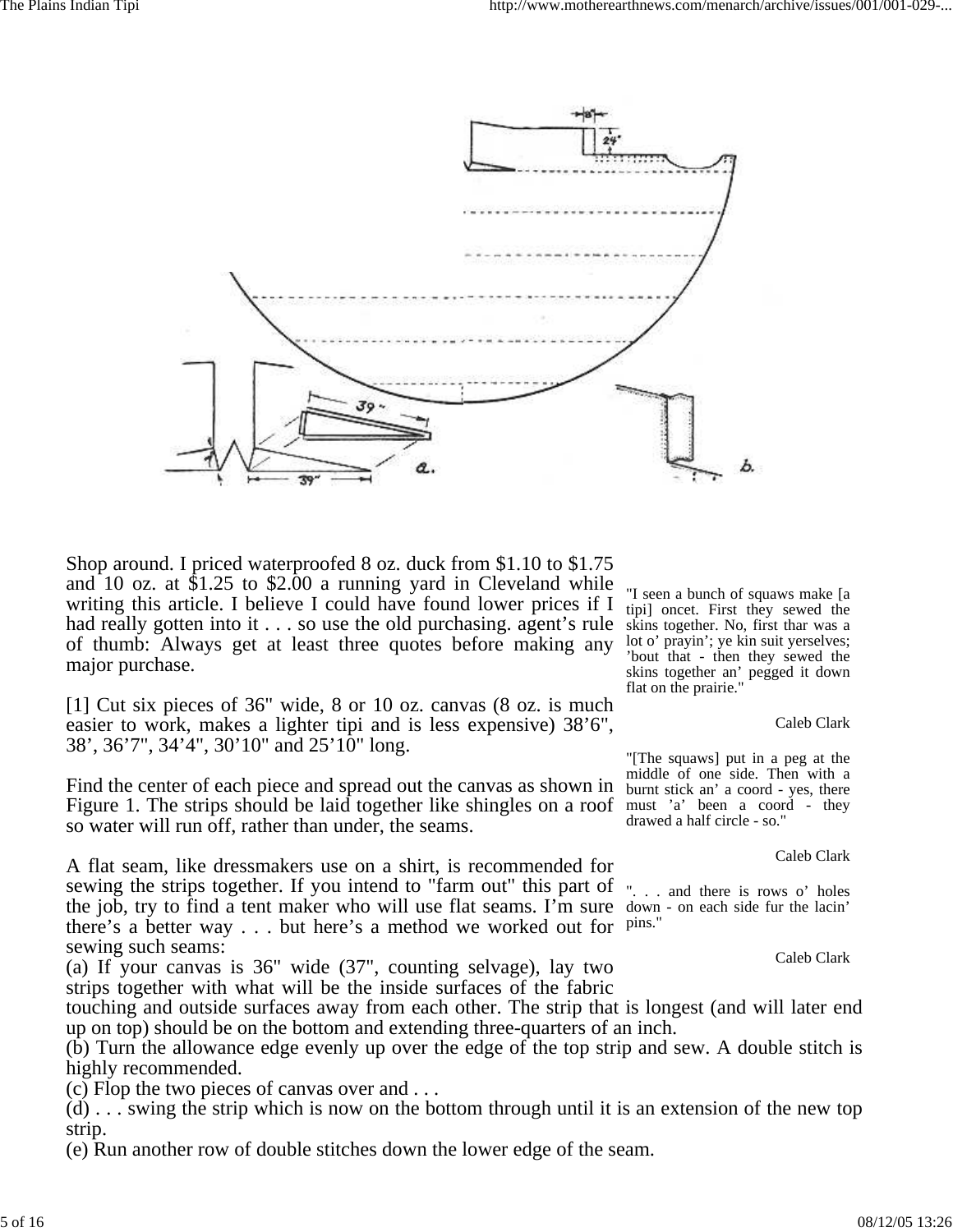The finished flat seam will look like Detail f on Figure 1.

[2] When all six strips are sewed together, lay the cover out flat again and locate the center of the upper (longest) strip. Measure down 20 inches from the top edge of this strip and out 8'6" in both directions from its center line. Cut off and remove the 20" by approximately 10'9" rectangles from the two upper corners of the strip.

Note that the cut made perpendicular to the edge of the canvas is extended to a depth of 24" even though the piece removed is only 20" deep. The extra four inches will later be turned under for a hem.

Sew the two removed panels into one strip. Center and attach this long narrow piece to the bottom of the 25'10" strip. This will extend the whole canvas enough to allow you to chalk and cut a 19'3" radius from the center of the top edge of the tipi cover.

Set a peg at point "X" and swing your chalk on a length of cord that will not stretch. You can also drill a hole for the peg in a board or piece of plywood, drill a second hole for the chalk in another and nail the two sections to a 2X4 so that the holes are the proper distance apart.

The selvage on tent canvas - unlike the selvage on most other fabrics - is not cut off and removed. This means that your 36" wide material is actually 37" wide. The pattern we are using was designed to give you the most tipi from the least material and - if your six seams across the cover are one half to three-quarters of an inch wide - the 19' 3" radius will not run off the bottom edge of the pieced-together fabric. If the radius does run off the bottom, don't worry. Just cut another scrap and piece out the bottom center a little further . . . or pull in the string and make the radius 19'1" or 19'2". You'll never notice the slight difference in final tipi size.

[3] Directly below "X", on the first seam, measure 3" each way from the center line (total of 6") for the base of the tie flap. Cut from these points straight out to Point X. Trim and hem the resulting long, narrow triangle (6" by 24") to a flap 6" wide by 8" long as shown in Detail 3a.

The four inches (difference between 20" and 24") allowed when the corner panels were removed from the top of the cover can be turned down and pinned while a half oval is cut from each side of what will become the tipi's front. The half ovals will later form the door of the shelter and each cut should finish out, after hemming, approximately 46" long by 10" deep and be located 12" in from the cover's outside radius.

The four inches down each side of the tipi's front can be permanently turned and hemmed before or after the door halves are cut and finished out. If you are - or can procure the services of - a good seamstress, you may want to put a facing around the door ovals and then hem the front edges. When you do sew this hem, be sure to make it only 3 1/2" wide with the extra 1/2" turned under again (Detail 3b) so no raw edge is left exposed.

After the 3 1/2" hem is finished . . . lay out, cut and stitch in the lacing pin holes below the door opening and between the door and the base of the smoke flaps.

The holes on the left side start 3/4" from the hemmed door and the two rows are spaced 1 1/2" apart with the outside row set 3/4" from the edge. Use the same edge distance for the holes on the right side, but space the two rows 2" apart. The 1/2" difference will make lacing pin insertion considerably easier and neater when the right side is lapped over the left.

The Laubins recommend a vertical spacing of 7" between each set of holes although - if you like a lot of tedious hand work - you can space them as close as 4". Note that it is not necessary to run the holes all the way to the base of the smoke flaps. Tie tapes, added later, will be better than lacing pins for closing that space.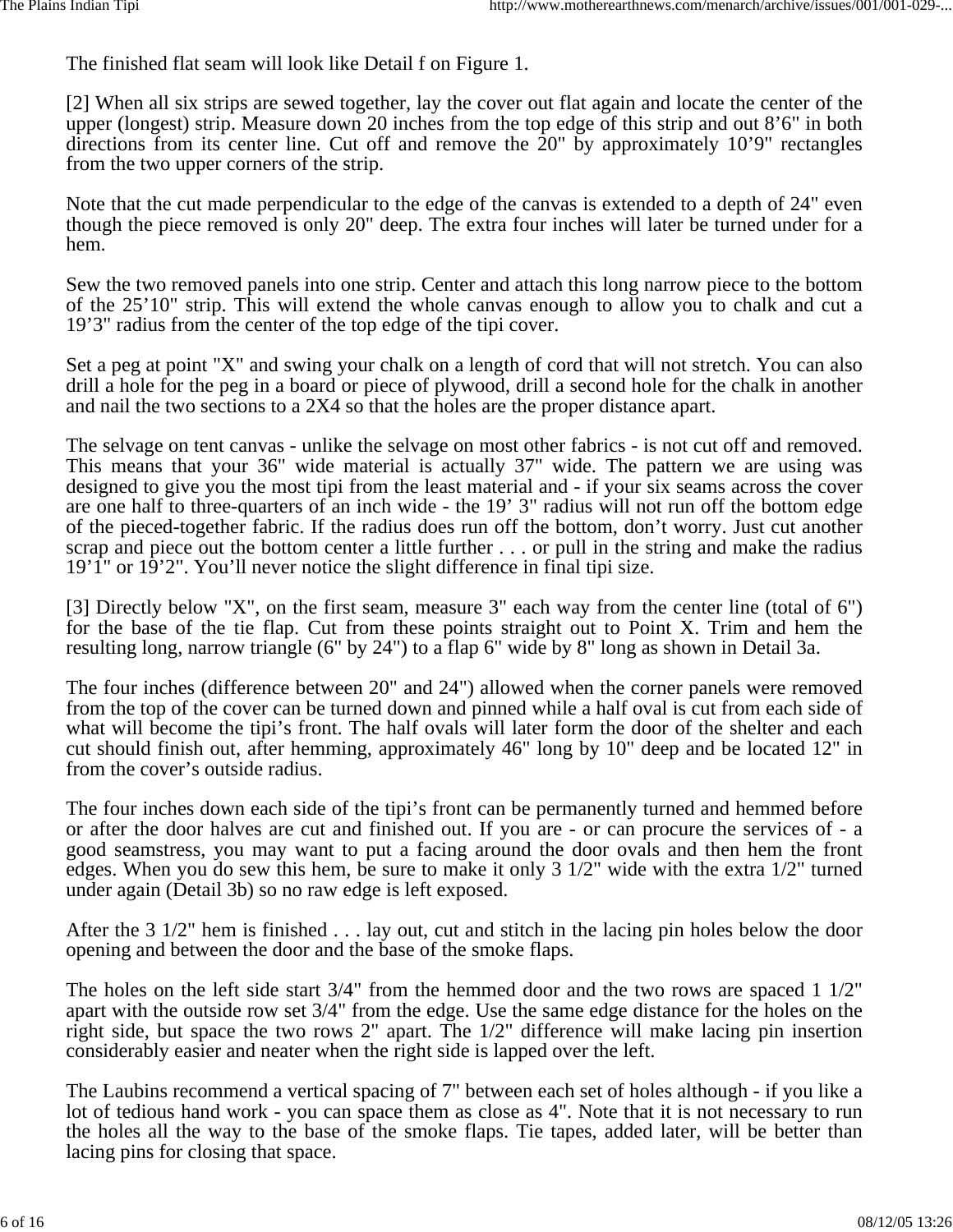

To make each hole, cut a little cross with quarter inch arms in the canvas and buttonstitch around it with No. 10 unbleached shoemaker's thread coated with beeswax (3c). If done properly, this will make a 3/8" diameter, self-reinforced round hole and no grommets will be needed.

"Thar's a upside down pocket in the top side corner o' each smoke flap

Caleb Clark

[4] The top horizontal piecing seam is now opened for 39" on each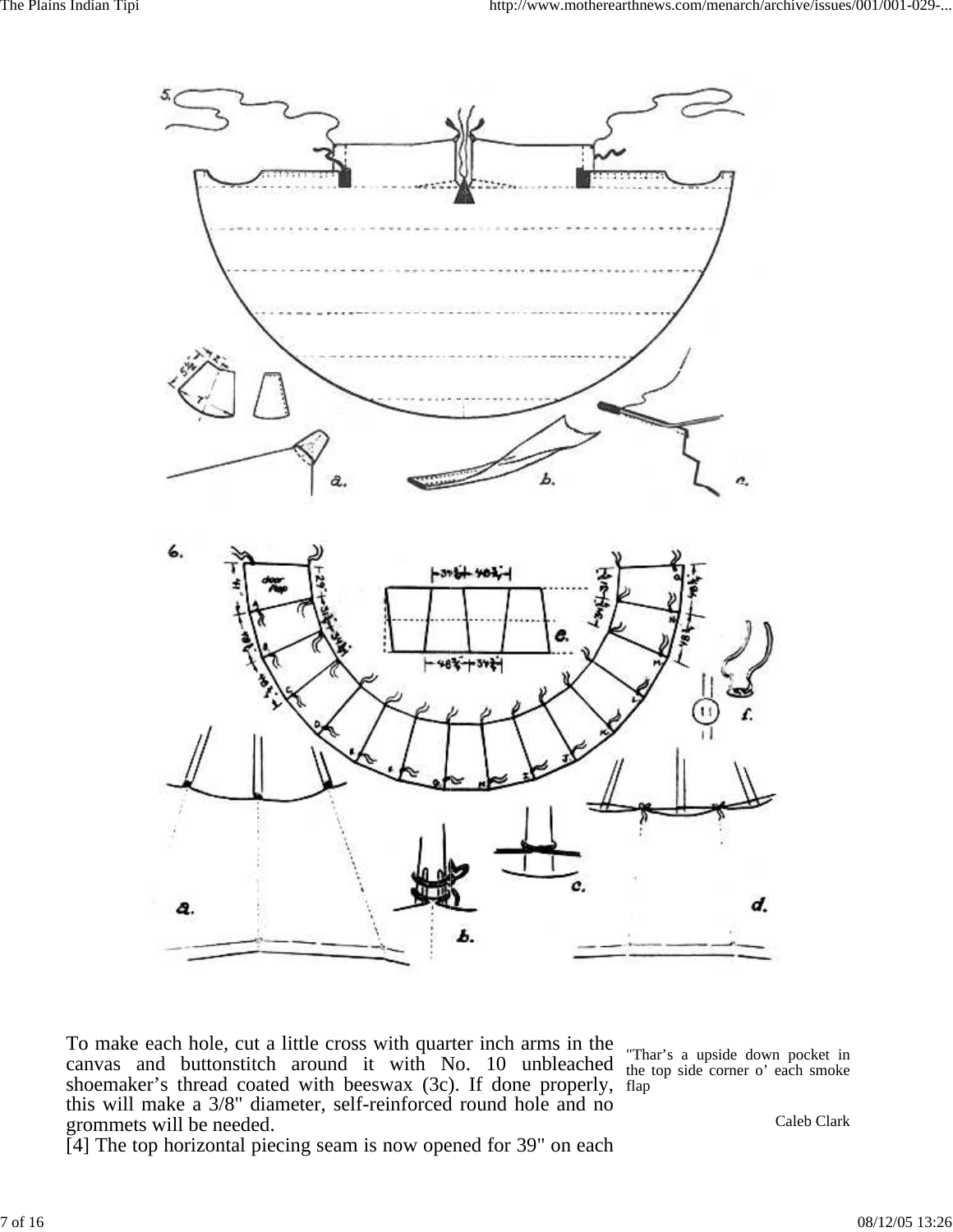"Then at the top of that pint ye fasten a short lash-rope." side of the 6" base of the tie flap. A gore of 39"x39"x7" finished size (with one inch added all around for seams) is sewed into each opening (4a). Flat seams, again, are best and you'll probably prefer to sew in these gores by hand.

Caleb Clark

The Laubins rightly claim that all other popular writers on the tipi have overlooked these gores which so greatly help the finished cover fit around the tipi poles. Other authors, such as Seton, show the flaps cut wider at the top . . . but that's not the same thing at all. The Laubins deserve full credit, to my knowledge, for bringing this important detail to light.

An 8" by 24" (final size) extension is now added to the base of each smoke flap (4b). These 8" extensions are more authentically Cheyenne than Sioux. The Sioux only occasionally added extensions of - usually - no more than 4". This slight deviation from a strictly Sioux pattern really helps to "weathertight" a tipi during heavy storms, however, and is a worthwhile addition. Again, allow for hemming the flaps and sewing them on with a flat seam.

[5] Some pole pockets, cords and reinforcing added to the smoke flaps will now complete the tipi cover. For each pole pocket, cut two or three thicknesses of canvas, sew as shown in Detail 5a and attach firmly to the upper corner of the smoke flap. A switch of human or horse hair fastened to the tip of the pocket makes a traditional decoration.

Sew two tapes, each three feet long, to the tie flap and an 18 inch long tie tape to the base of each smoke flap. The tapes are made by folding together a 3" wide strip of canvas into a triple-thick one inch wide band that is double stitched down both sides (5b).

Note that the tape on the base of the left smoke flap is sewed to the top side of the hem and the right smoke flap's tape is placed on the under side of the hem. This is not a mistake. When the cover is in position with the right side lapped over the left, the tapes - so mounted - will be properly positioned for easiest tying.

Buttonhole stitch a small hole in the lower corner of each smoke flap and attach a 3/16" cord 16 feet long.

The crosshatching on Figure 5 indicates four layers of reinforcing stitched by hand to the under side of the cover in the areas of main stress. This reinforcing is essential.

As a final reinforcement, you can-if you choose-sew a length of 3/16" cord around the tie flap and along the top edge of the smoke flaps. Use the same shoemaker's thread you used for the buttonhole stitching and sew over and over as shown in Detail 5c.

It is not necessary to hem the bottom of the tipi since the cloth - cut on a bias - will not ravel. This again is traditional as the Indians themselves seldom hem their tipi bottoms.

## THE LINER

The tipi cover is now complete but, if you were to stretch it over a set of poles and peg the bottom down, you'd find the resulting shelter no more comfortable than the average white man's tent. Wind would blow in at the bottom, rain run down the poles and drip on everyone and everything, smoke from an inside fire fill the structure under most conditions and moisture condense inside on every cool night. The tipi would be hot in summer, cold in winter, dirty, drafty and damp: In short, it would be unsuitable for camping and unfit to live in for extended periods . . . just like most white man's tents.

One simple modification - the addition of a liner - changes all that, however. With a liner and a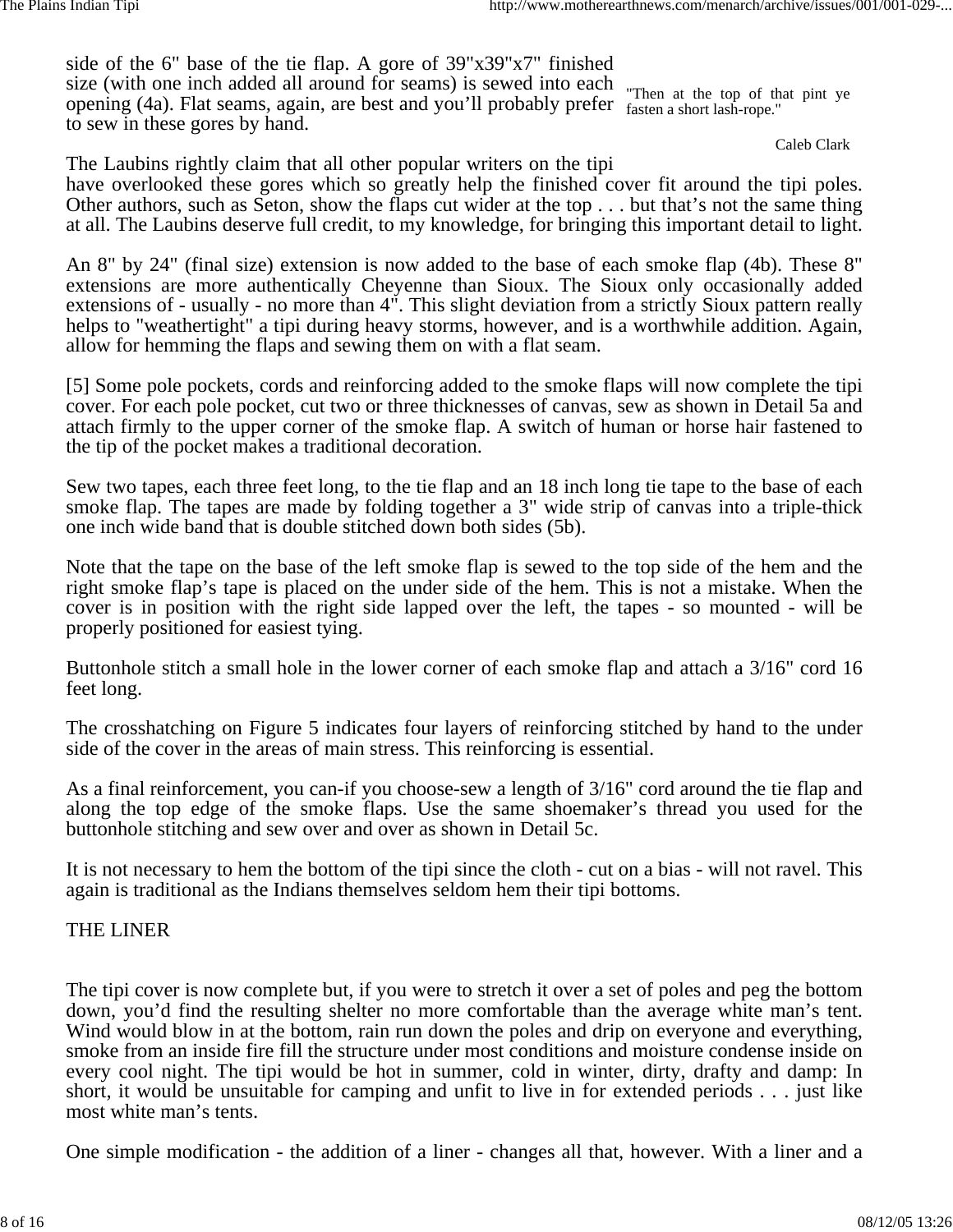little common sense, the Plains Indian tipi becomes warm and snug in winter and cool and dry in summer. A fire built in the center draws properly and dew no longer condenses inside. There's no draft, no dampness and no more dirt in the living area than in the average summer cottage. A liner, in other words, almost magically transforms the tipi from a tent . . . into a home.

The liner-which might be described as "a tipi without a top within a tipi" - is very easy to make and Figure 6 gives all the basic information you'll need.

Fifteen identical tapered panels - each six feet long, 34 1/4" wide at the top and 48 3/4" across the bottom - will be needed to make your liner. The panels can be made from any lightweight material butperhaps surprisingly - it is more important that the finished liner be waterproof than that the tipi cover itself be so treated.

Since it will not be exposed directly to the sun, the Laubins recommend using heavy bleached muslin here and treating the finished liner with a wax compound. Balancing tradition and reasonable cost against other considerations, that seems a good way to go although some of the newer coated fabrics should be very attractive to folks with a healthier pocketbook. GERRY'S and HOLUBAR in Boulder, Colorado, THE SKI HUT in Berkeley, California and RECREATIONAL EQUIPMENT in Seattle, Washington are a few of the specialized outfitters that can supply the more modern materials. There's nothing wrong with 8 oz. duck canvas, either.

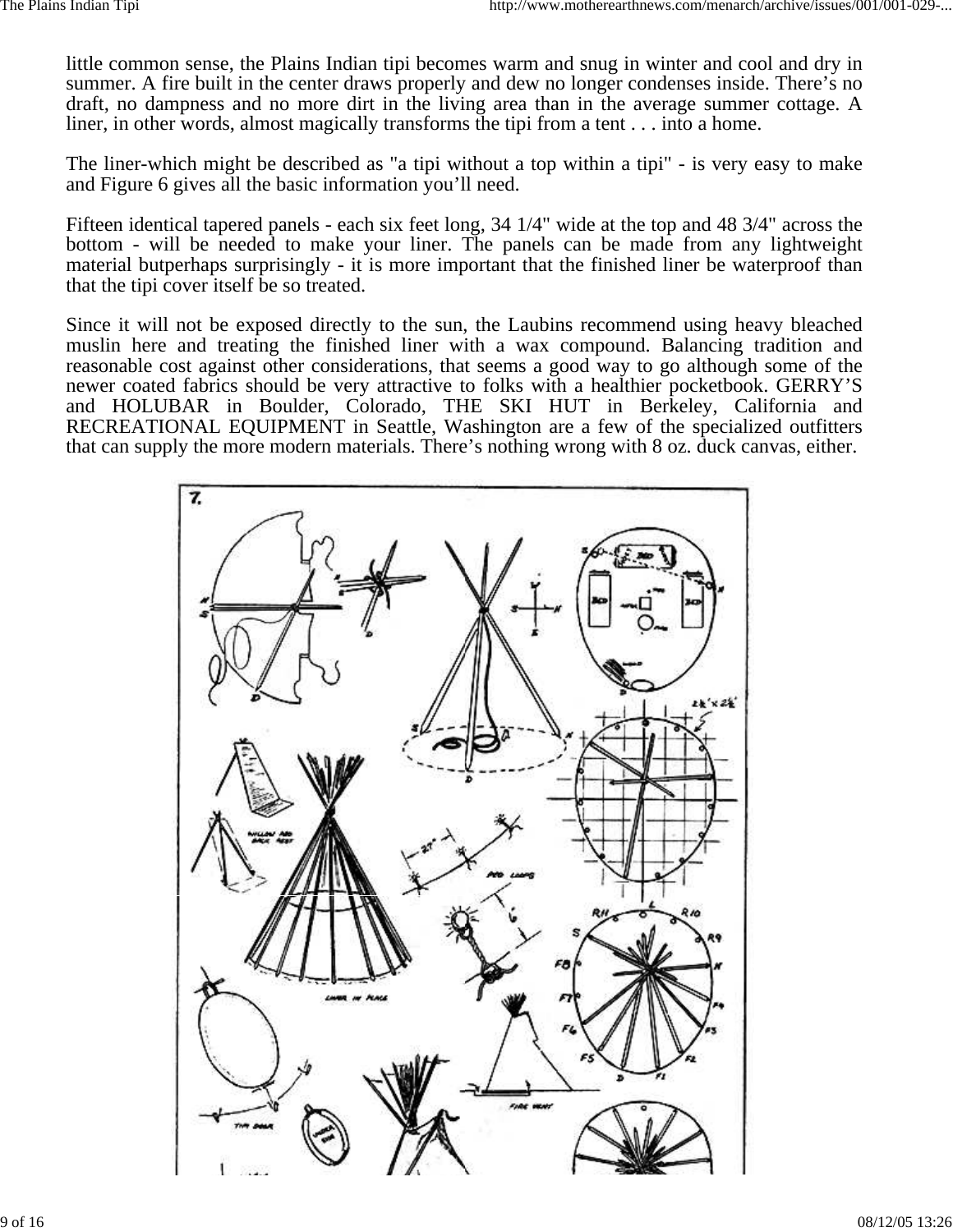

If you can't obtain the muslin or other fabric in a 72" width, 36" material sewed together with a flat seam will work quite well.

Cut the panels (reversing every other one to save material, as shown in Detail 6e), seam them together and hem the top and bottom of the liner. If you rough cut all 15 sections 34 1/2 to 35" across the top and 48 1/2 to 49" at the bottom, the finished liner should go completely around the inside and lap generously . . . depending upon how the poles are placed, how tightly the liner is tied, etc.

to the full 34  $3/4$  " top and 48  $3/4$ " bottom dimensions. Sections with their pointed butts piercing the The Laubins - who have lived months or years in a tipi to my days in these shelters - have refined their liner design as noted in Figure 6. They recommend cutting only 12 of the 15 panels (C through N) "B" and "O", they say, should measure just 31 3/4" across the top and "A" - for the door - should be cut  $29$ " across the top and  $41$ " at the bottom for a neater fit.

will complete the liner. If you use cord for these ties, it can also be protection." of locating the ties and the ease with which they may be changed . . "Now, when ye set her up ye tie . another example of the sophistication and practicality of the three poles together-so-an' set 'em A double 3/16" cord and reinforcing patch added across (Detail 6f) - or tie tape sewed into - the top and bottom of each vertical seam fastened to the fabric in the traditional string-around-a-pebble manner shown for attaching peg loops. See the center detail on Figure 7. This may be the best way of all because of the flexibility Indians' seemingly primitive methods.

Make each free end of the ties 24 to 30 inches long. Note that the  $\frac{55}{\text{times}}$ . lower set of cords is located 6-8 inches from the liner's bottom edge and the last bottom tie on section "O" is set in from the outside vertical edge. This allows the bottom of the liner to be

"In the winter, our villages stood on low, sheltered ground near the river, where the wind and cold could not reach us; in summer they were moved to higher ground where they could catch the cool winds."

> THE ARAPAHO WAY Althea Bass

"No tent is so sturdy against wind and weather as a good tip[-the tilted cone with its back toward the prevailing storm winds, braced by the long slope of the forward poles; the weight of the poles themselves earth; the taut conical cover offering no hold to the wind, no pockets or folds to catch water; the anchor rope taut from the apex to the ground Inside the tent; the pegs pinning the cover firmly to the ground-all these things make the tipi a strong, dependable

> THE INDIAN TIPI The Laubins

up first, then lean the other poles around, except one, an' lash them by carrying the rope around a few

Caleb Clark

turned in all the way around and the meeting ends to lap. You'll find it easier to locate that last tie on "O" after the liner is hung for the first time.

Some tipi owners prefer to tie the liner directly to the poles (Details 6a-b) but if you do, remember to insert two little twigs under each tie on the inside of the supports. This allows stray trickles running down the support to keep right on going instead of dripping off at the tie point.

Details 6c-d show another drip-free method of hanging the liner. A quarter inch rope is stretched tightly from pole to pole and wrapped around each support so that it runs inside, rather than next, to the cover. The liner is then tied to the mid-point of each span of the rope.

The base of the lining is tied to the butts of the tipi poles, to the pegs used to hold down the cover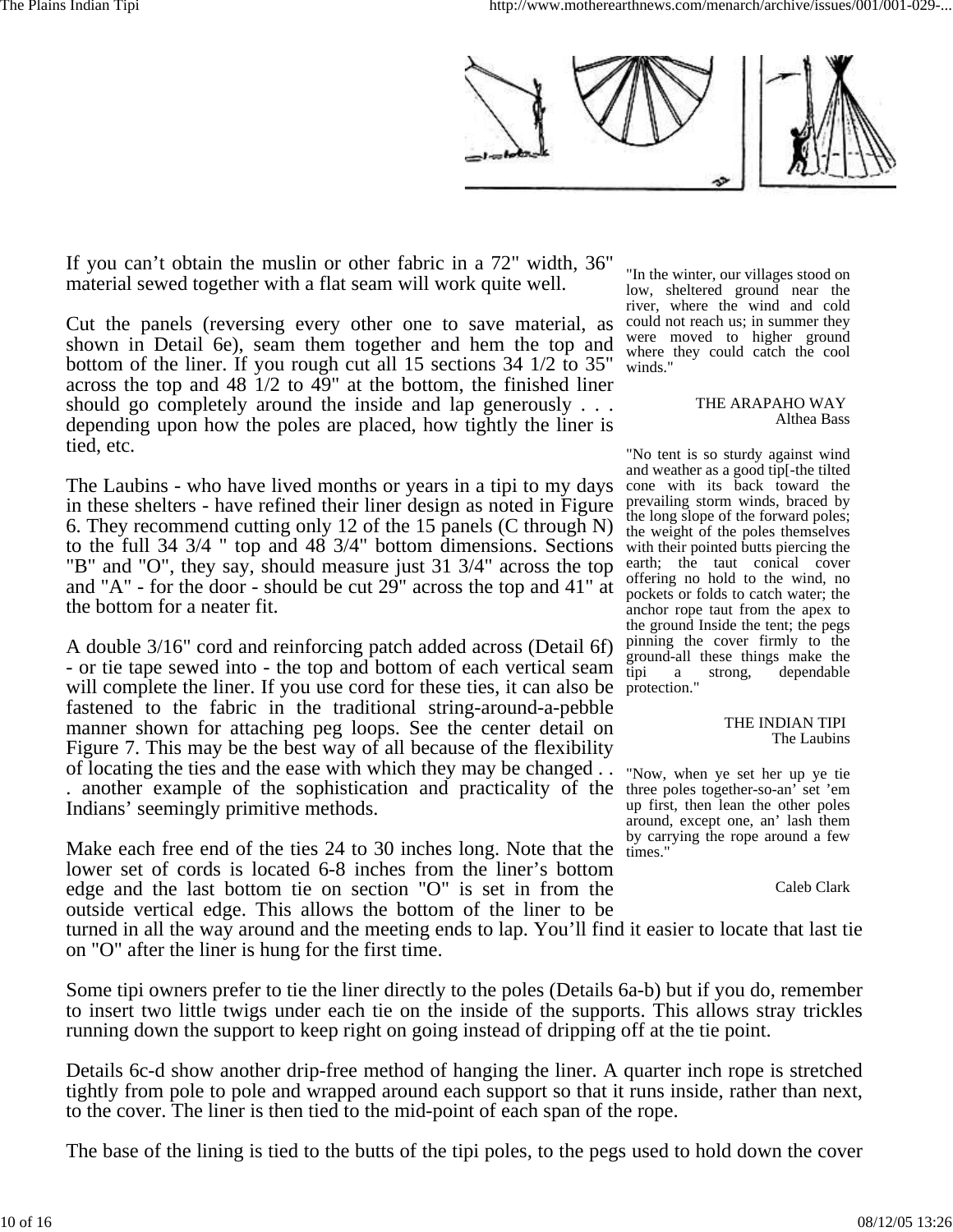or - occasionally - to a separate set of pegs.

# PITCHING THE TIPI

Since the prevailing winds on the Plains are from the west and southwest, the tipi - with only a few exceptions - was always pitched facing east and the following directions are for pitching one that way.

Look for a well drained, smooth, level area and remove all roots, stones, etc. Although a tipi can be comfortable in the broiling sun, you can pitch yours to the northeast of a tree or trees in the summer for late morning to evening shade, if you wish. Don't locate directly under trees because they can be dangerous during storms and drip for hours after a rain.

You'll notice, if you refer to the upper right corner of Figure 7, that the floor plan of a properly pitched tipi is oval or egg shaped, rather than round. The tipi cone is also tilted and steeper up the back than the front. This is a main secret of the tent's comfort.

If the tipi were an evenly balanced cone, the smoke vent would center around the poles where they cross and would be too large to close completely during a rain. By changing the floor plan and tilting the cone, the Indians were able to extend the smoke hole down the elongated front of the tent. This placed the crossing of the poles at the top of the smoke hole instead of in the middle and allowed the opening to be easily closed with the protruding flaps. It also moves the fire slightly toward the front of the tipi, which makes more efficient use of the tent's interior.

Pick out the four heaviest poles. Three will be used for the foundation tripod and the fourth will be the lifting pole. Spread out the tipi cover and use it to measure the tripod poles as shown in the upper left corner of Figure 7. Note that, since the finished cover is not a true half-circle, this method automatically and correctly locates the tripod tie point lower on poles N and S than on pole D (remember, it's a tilted cone).

Good tipi poles are sharpened on each end. If you intend to plant the butts of the tripod poles a few inches in the ground (as some, but not all, Indians did), allow for that right now and mark the three supports where they cross so you won't have to remeasure every time you erect the tent.

Using one end of a 45 foot length of 1/2" rope, tie the three poles with a clove hitch as illustrated,

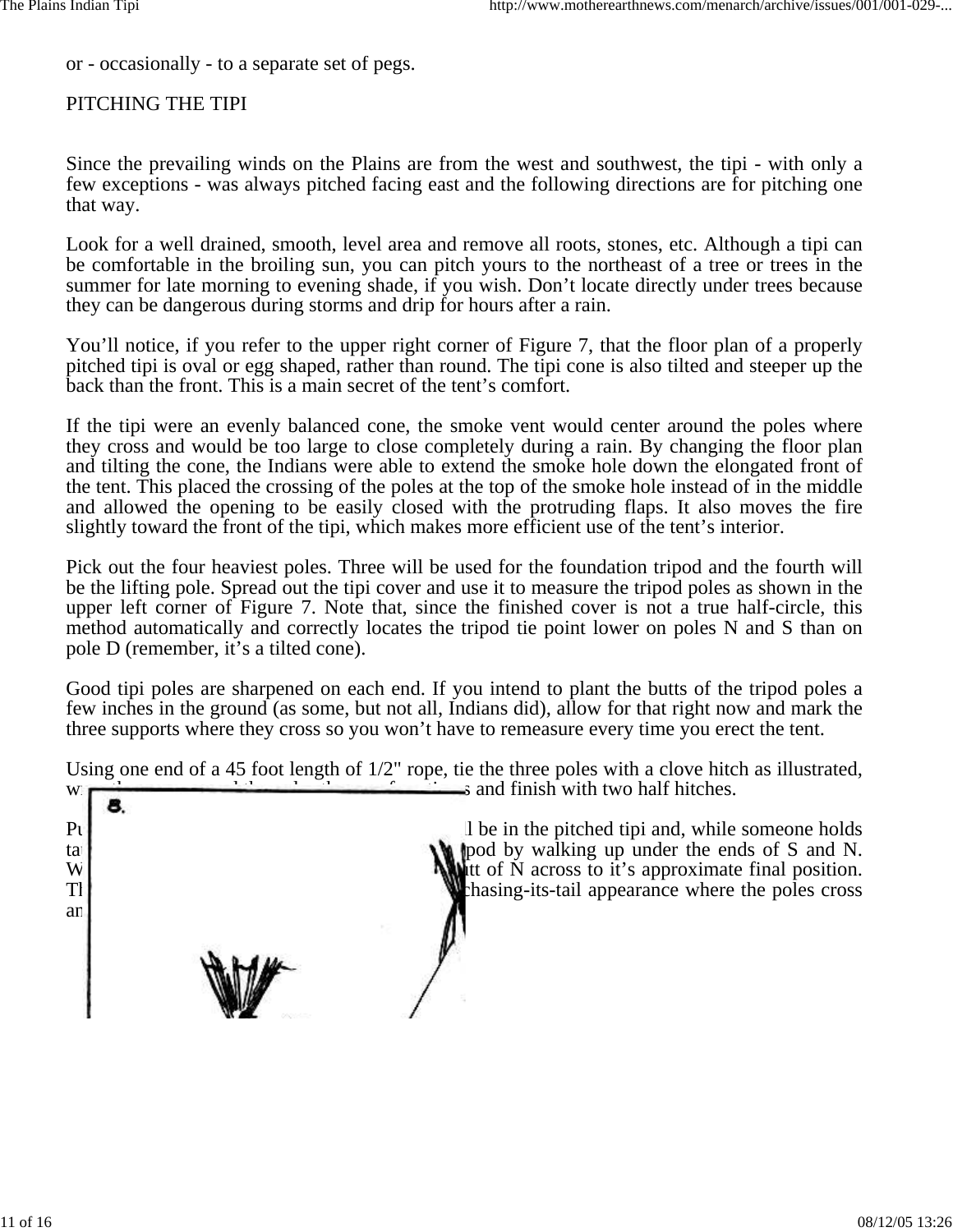

pitched. The two-and-a-half foot by two-and-a-half foot grid on fastened tight to a stake that serves one floor plan in Figure 7 will help. Note that this tipi measures 20 for anchor..." As nearly as possible (it'll be pure trial and error the first time), position the poles exactly as they'll be when the tent is completely feet from front to back and 17'/2 feet across. Notice also, that the tipi's pole pattern is shifted just slightly off square around the perimeter clockwise.

. . . the long rope that binds the poles is carried down under, and

Caleb Clark

"Now tie the top o' the cover to the top o' the last pole by the short

Set the next eleven poles into place exactly in the order shown: lash-rope, hist the pole into place -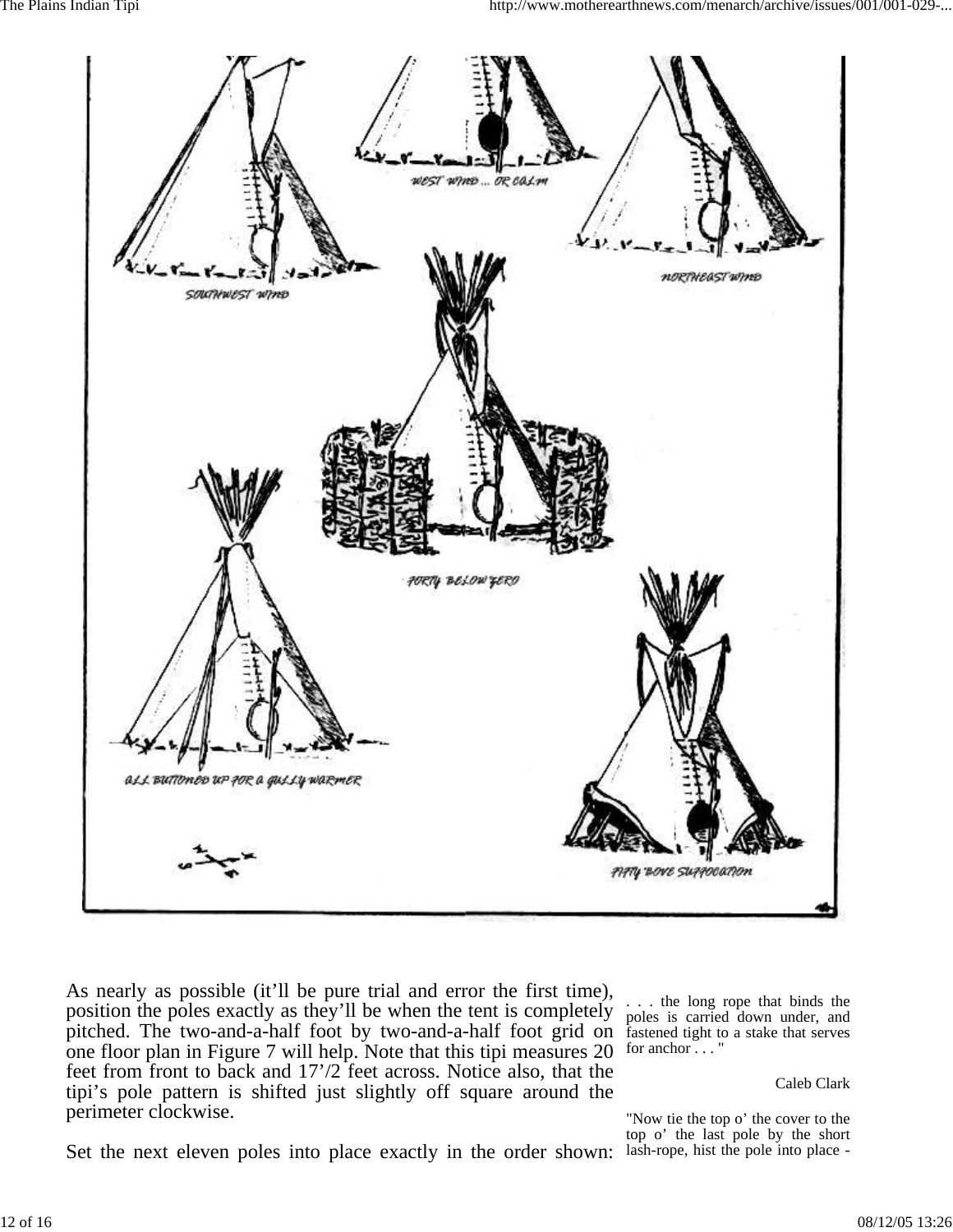1,2,3 and 4 from the right, or north, side go into the front crotch first; 5,6,7 and 8 then stack into the front crotch from the left, or south, side and 9,10 and 11 are put into the back crotch last. Again, strictly follow this order and be sure to skip a place on the perimeter at "L" for the lifting pole. The pole pattern should now look like Figure 7's lower right drawing.

At this point, carry the 1/2" rope outside the frame at pole S and wrap it clockwise four times (the sacred Indian number) around the standing poles. Snap the rope tightly up into the area where the poles cross and bring it in over N. Angle a 2X2 peg three feet long into the tipi floor slightly behind center and snug the rope under it. It helps if the peg has a knob on top.

Lay the lifting pole down the center of the cover and mark it at the tip of the tie flap. Put the pole aside and fold the outside edges of the cover in to the center so that the lacing pin holes meet down the center line. Fold and refold both halves of the cover on themselves until each is a long triangle two feet wide at the base. Fold the two triangles together.

Put the lifting pole alongside the canvas, butt to the base of the bundle, and securely tie the tapes (wrapping them over and over the flap in a criss-cross) to the pole where previously marked.

Hoist the pole and canvas (you may need help), set the pole's butt like a spider with skirts on and held into position and drop it into the last space in the rear crotch. Turn high..." the pole as you lift it and let it fall so that the cover is always on top. If the cover fits too high or too low where the poles cross, swing the lifting pole back down and relocate the tie flap tapes.

Unroll the cover around each side of the frame to the front. Tie a pole (the one you'll later set in front of the tipi door) across supports D and F1 to stand on while you tie the smoke hole base tapes together and insert the top lacing pins. The cover should be slack enough to allow you to lap the south (left) over the north (right) side. Remove the cross bar as you button down the front of the tipi.

Insert the poles in the upside-down smoke flap pockets. Cut these poles just long enough to stretch the flaps tight when their butts cross or barely touch close against the back center line of the tent. Round the pole tips to protect the flap pockets.

Loosen the smoke flap poles so they just help hold the cover even and begin pushing the frame poles out against the cover. Do not push the poles out tightly until the cover is properly pegged down. . . but do space them out evenly to aid in locating the pegs. By the way, as soon as you're sure the tripod is placed correctly, set the three poles with a shovel . . . if you intend to set them.

The peg loops are 3/16" cord tied in a square knot around a 3/4" pebble six inches above the cover's lower edge. Tie the loose ends of the cord into another square knot, insert and twirl a peg to twist the cord tightly into a no-slip grip. Peg down the front, then the

that hists the cover, too, ye see an' ye swing it round with the smokepoles an' fasten the two edges together with the wooden pins."

Caleb Clark

"The opening that made the entrance was covered with a skin or a length of canvas held down by a strip of wood that weighted the bottom. This was the only kind of door we knew, long ago. In fine weather it was raised on poles to make a kind of awning over the opening."

#### THE ARAPAHO WAY Althea Bass

"Wall, some jest lets the edges sag together, but the best teepees has a door made of the same stuff as the cover put tight on a saplin' frame an' swung from a lacin' pin."

Caleb Clark

"Real hot weather the thing looks

Caleb Clark

"in winter, there were windbreaks to shelter our lodges. The women went to the river in the fall and cut a kind of tall grass ...The women bound this grass into panels and set them up like a stockade fence outside our tipis, to shut out the wind and the snow. Then they pegged down the lodge cloth and laid sod or earth over it to seal it. When that was done, we were snug for the winter, however stormy it might be outside."

### THE ARAPAHO WAY Althea Bass

"There was room for everything in our lodge, and to us it never seemed crowded. Bags of meat and fruit that my mother had dried hung from the lodge poles, out of our way; and around the outer circle of the room, In the space where the beds were and underneath them, folded robes and clothing, our toys, and our mother's tools and materials for handwork were kept."

> THE ARAPAHO WAY Althea Bass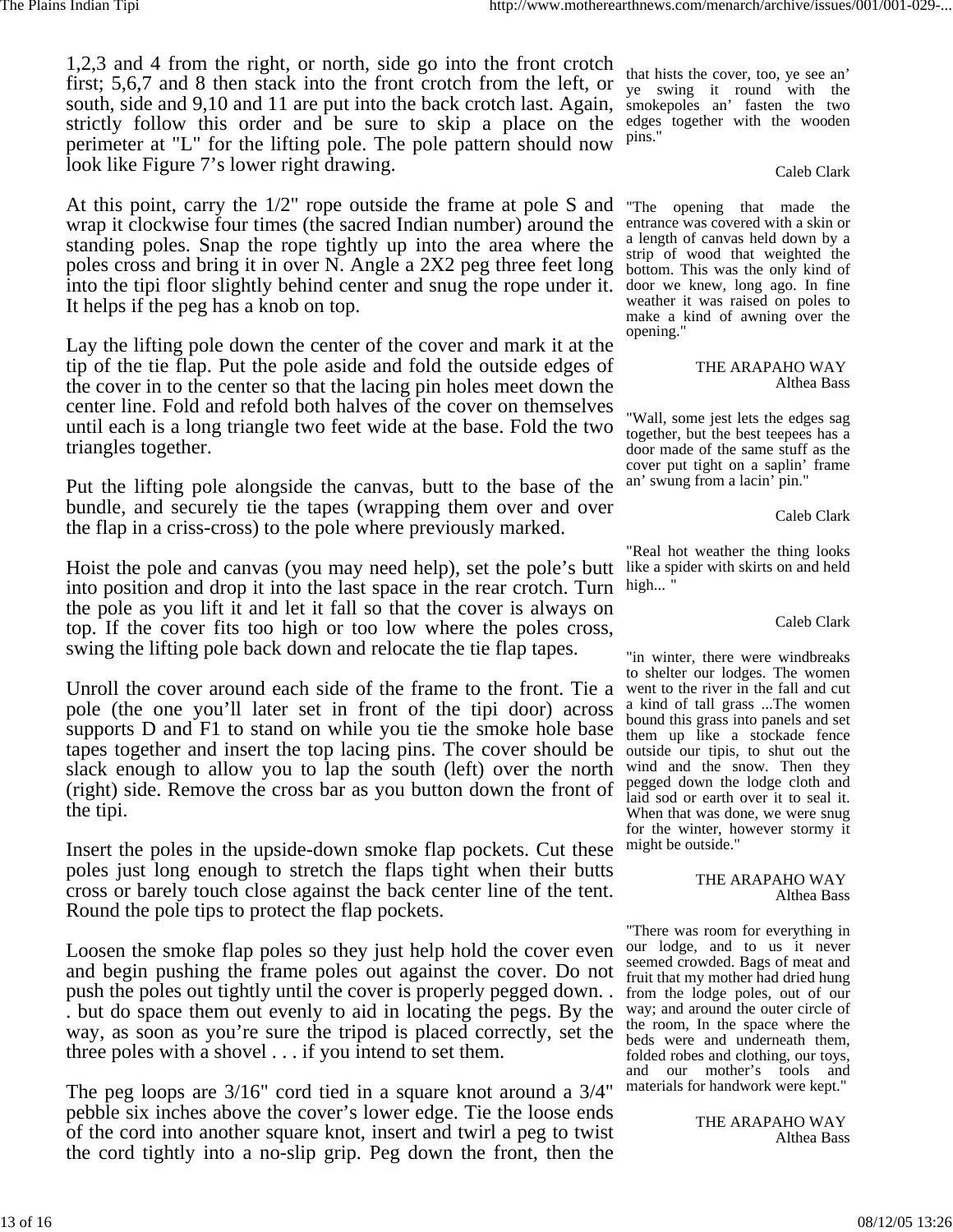rear and - finally - both sides of the cover. Use a sledge and long iron rod to make lead holes for the pegs in hard or rocky soil.

Now push the poles tightly out against the cover (loosen the anchor rope for this, if you have to). For a permanent camp, plant all the tipi poles by loosening a few pegs, digging under a pole, twisting it into the ground, replacing the pegs and moving on around the circle. If you find the door pole is too long, as sometimes happens the first time a tipi is raised, plant it deeper or chop it off. If you chop it off, of course, it will cause no trouble next time.

Spacing the poles for the first time is the hardest part of pitching a tipi. Once you get them right, swing a cord off the center peg and measure the distance out to each one. Write the figures down and use them the next time you erect the tent. You'll also find that smoke from fires in the tipi will darken the cover everywhere but directly behind each pole . . . and you'll soon be able to line up the supports with the white stripes on the canvas. Once you've got 'em, retie the anchor rope.

Set a 6 or 8 foot pole in front of the door to tie the smoke flap cords to . . . and your tipi is up. The door itself - a piece of canvas laced over a willow rod frame - is hung from the last lacing pin over the doorway.

A little study of Figure 8 will give you the basics of living year-round in your tipi. Set the smoke flaps quartering downwind under any given conditions and you should have little trouble making an inside fire draw properly. Stick up a brush windbreak and pile small logs around the bottom of the cover in the winter. This is nothing unusual for the Plains, you know: People there still stack bales of straw around the foundations of frame houses during the cold months. Roll up the tent's sides and take down the liner on still, hot summer days. And don't be too proud to cut a few boughs and lean them against the sunny side of the shelter on hot days when the wind is too gusty to raise the cover. It's all - just like sitting on the ground outside and reclining against the tent's slanting sides - fair use of the tipi.

Once the lining is hung inside and its bottom six inches turned in all around, robes, a waterproof tarp, oilcloth, burlap, old linoleum or a plywood floor can be put down inside and lapped over the liner's edge. Waterproof layers are really only needed under the beds and other items affected by dampness.

Ditch around the tipi to lead water away, make a couple of willow rod backrests, hollow out and line a fireplace circle with rocks and you're ready to dedicate your lodge. If you want to make sure the fire draws exceptionally well, you might dig a trench, remove the tops and bottoms from some tin cans and bury them in line to make a vent pipe leading from outside the tipi to the bottom of the fire pit.

So, hang your shield and other medicine articles from a pole behind the altar of your lodge and move in. Forget storm windows, leaky faucets, plugged eave troughs, water in the basement, sticking doors, cracked sinks, missing shingles, compound interest and forty year mortgages.

You're home.

| <b>TIPI MATERIALS</b> |                                                                                                                                                                                                                                  |
|-----------------------|----------------------------------------------------------------------------------------------------------------------------------------------------------------------------------------------------------------------------------|
| POLES:                | 15 poles 25 feet long, approximately 3-4 inches in diameter at the butt and 2 inches<br>across at the tie point.<br>2 poles, somewhat shorter than above (cut to length during first pitching), 2 inches in<br>diameter at butt. |
| COVER & DOOR:         | 70 yards of 8 or 10 oz. waterproofed duck canvas, 36 inches wide*.                                                                                                                                                               |
| LINING:               | 36 yards of 36-inch wide* muslin or 8-10 oz. duck canvas.                                                                                                                                                                        |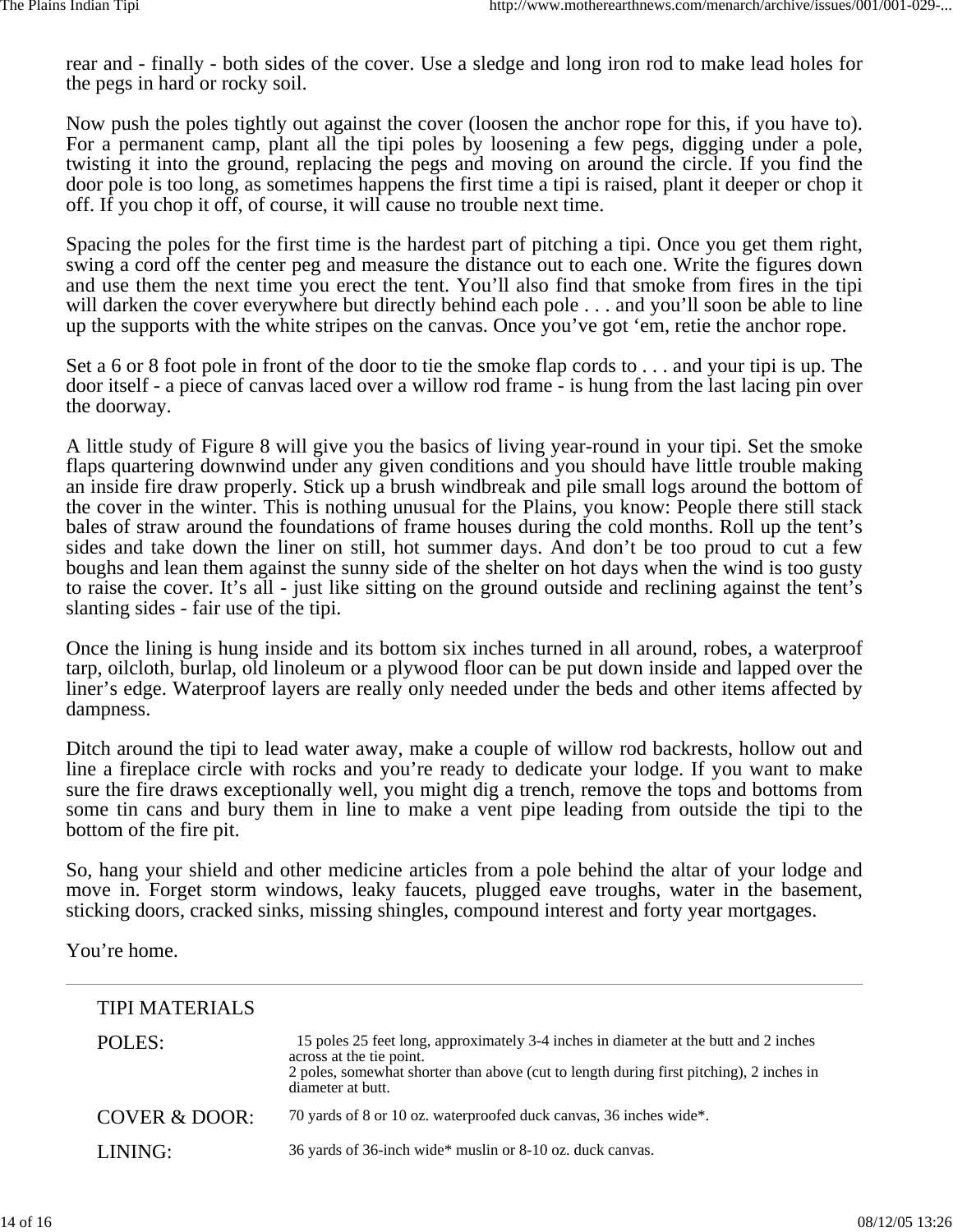| ROPE:                                                          | 45 feet of 1/2-inch Manilla rope (for anchor).<br>20 feet of 1/4-inch rope is the alternate method of hanging liner is used.                                                                                                                                                                                           |  |
|----------------------------------------------------------------|------------------------------------------------------------------------------------------------------------------------------------------------------------------------------------------------------------------------------------------------------------------------------------------------------------------------|--|
| CORD:                                                          | 200 feet of 3/16-inch cotton cord.<br>10 feet of tie tapes (which you can make, or buy as "twill tape").                                                                                                                                                                                                               |  |
| PEGS:                                                          | 25-30 hardwood pegs (chokecherry or ash are best), 18 inches long and about 3/4-1<br>inch in diameter.<br>One or two anchor pegs $1 \frac{1}{2}$ to $2$ inches in diameter and 30-36 inches long.                                                                                                                      |  |
| <b>LACING PINS:</b>                                            | Eleven to fourteen pointed and seasoned hardwood sticks completely peeled except for<br>the final 3-4 inches on the butt end. These pins should be 12-14 inches long and<br>3/8-inch in diameter. Dowel rods can be substituted.                                                                                       |  |
| WATERPROOFING:                                                 | If your fabric has not been waterproofed during manufacture, about 6 gallons of a<br>chemical waterproofing<br>solution will be needed for the cover. Three gallons of a wax or chemical solution will<br>also be used on the<br>liner. Allow about 5% for shrinkage of the fabric.                                    |  |
| <b>MISCELLANEOUS:</b>                                          | Thread, needles, paint (if you decorate the finished, use ordinary house paint or<br>enamel applied to a damp - but not wet - canvas), streamers or swatches of hair to<br>hang from pole tips and other odds and ends will vary from individual to individual.<br>Read through the directions and make your own list. |  |
| *Other widths of material may be used if you refigure yardage. |                                                                                                                                                                                                                                                                                                                        |  |

## TRANSPORTING THE TIPI

It's not hard to roll up a tipi cover and liner for transportation in a station wagon, car trunk, trailer or truck. Seventeen poles - 20 to 25 feet long and weighing a total of approximately 300 pounds - is a little different matter. But don't sweat it: The problem has been faced and solved before.



In the old days, before the Indians obtained horses from the white man, they simply limited their tipis to a size with poles small enough for a dog to drag. During the 1800's, when the tribes had plenty of horses (and a good horse could drag eight to ten poles), large tipis were transported throughout the Plains. As the buffalo were killed and the prairie fenced in, the Indians turned to wagons. Today, tipi poles are sometimes shipped from one place to another or carried on trucks, campers or cars.

Here's a rack the Laubins rigged up with the help of a Sioux blacksmith friend. With it, they can haul a complete tipi, of the size described in this article, on top of a small coupe.

About 29 feet of half-inch galvanized iron pipe, eight T-joints, two unions and four elbows were used in the basic rack with a 6 foot long 3/8" iron rod swung on a flat hinge from each side of the windshield as a brace. The bottom ends of the four uprights simply slide into sockets of 3/4" pipe fastened to the inside of the vertical sections on the front and back bumpers.

The only joker is the fact that the Laubins' car happened to be one of those sturdy old gentlemen of 1940ish vintage: You know, the kind with big, rugged, honest bumpers that really stick out in the breeze. If your automobile is one of today's sleek, streamlined monsters with the recessed, tinfoil articles front and rear, you'll obviously have to come up with another system . . . but the sketch should give you some ideas.

The Laubins load their tipi poles with butt ends forward and sticking over the front rack just a few